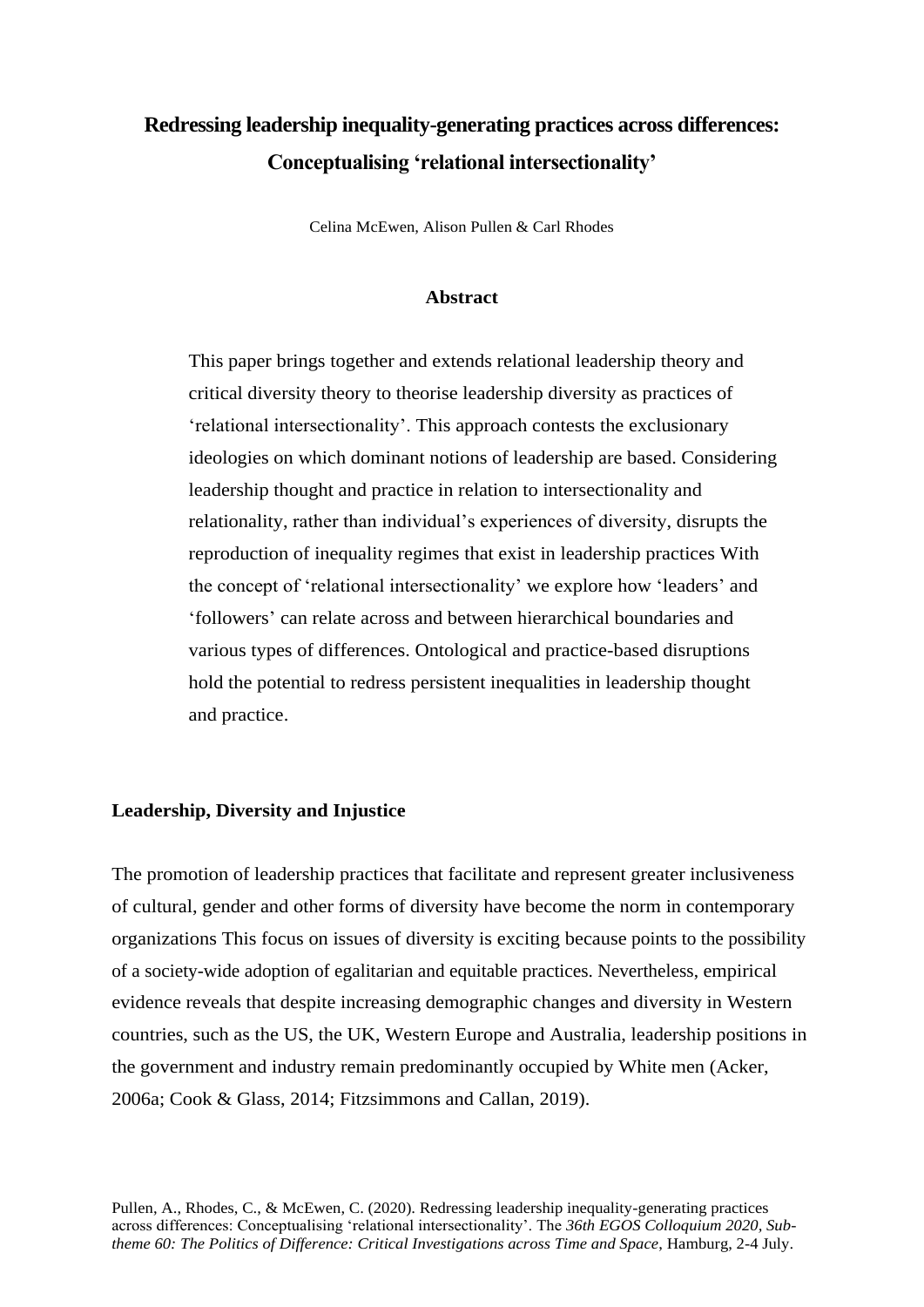It appears that the increased focus on diversity is somewhat superficial, at least in its effect, highlighting that the mainstreaming of 'diversity' has elided a deep engagement with the issue of equal opportunity and representation in the workplace. What this also shows is that unfair and undermining structures, practices and interactions between leaders and followers largely remain the default mode of operation. This means that, as in wider society, social inequality based on legitimised forms of difference, such as inter alia gender, cultural background, religion, ability and age, continues to underpin how we relate to each other in the workplace and how we lead and manage the workforce (Acker, 2006b; 2011).

Although the lack of diversity and representation of the changing population in leadership positions is commonly acknowledged, approaches to both understanding and dealing with this issue have failed. This failure arises in part from academic theories and models that inform leadership training, education and practice being dominated by masculine and Western stereotypes of leaders (O'Leary et al., 2014). Moreover, the focus of these theories on individuals' experiences of diversity falls short of accounting for the structural factors that preclude people of diverse backgrounds attaining leadership positions (Fitzsimmons and Callan, 2019). Ultimately, neither theory or practice has adequately challenged the capitalist foundation of organisations that relies on and justifies power differences in the workplace along gendered (Acker, 2006a) and racialized lines (Ray, 2019).

Pullen, A., Rhodes, C., & McEwen, C. (2020). Redressing leadership inequality-generating practices across differences: Conceptualising 'relational intersectionality'. The *36th EGOS Colloquium 2020, Subtheme 60: The Politics of Difference: Critical Investigations across Time and Space*, Hamburg, 2-4 July. Research that has challenged this foundation has criticized the use of diversity and gender as inequality-generating categories as they are used by various groups to establish "socially negotiated boundaries and changing relations across those boundaries" (Tilly, 2001, p. 363). Further, researchers have turned to intersectionality and relational leadership as a way of addressing issues of oppressive structures and redressing power differentials (Pullen, Rhodes, McEwen and Liu, 2019). Despite these critical approaches, the same trend of co-optation of diversity into agendas not primarily concerned with the present violations of social justice is appearing. This has been especially the case in relation to the concept of intersectionality, resulting in, for example, the "dilution and flattening of the idea and the ideograph, makes the Black woman, 'other' disappear and sidelines the analysis of structural inequality" (Alexander-Floyd, 2012, p. 4). The danger is that the mainstreaming of diversity has led to the depoliticising of difference and the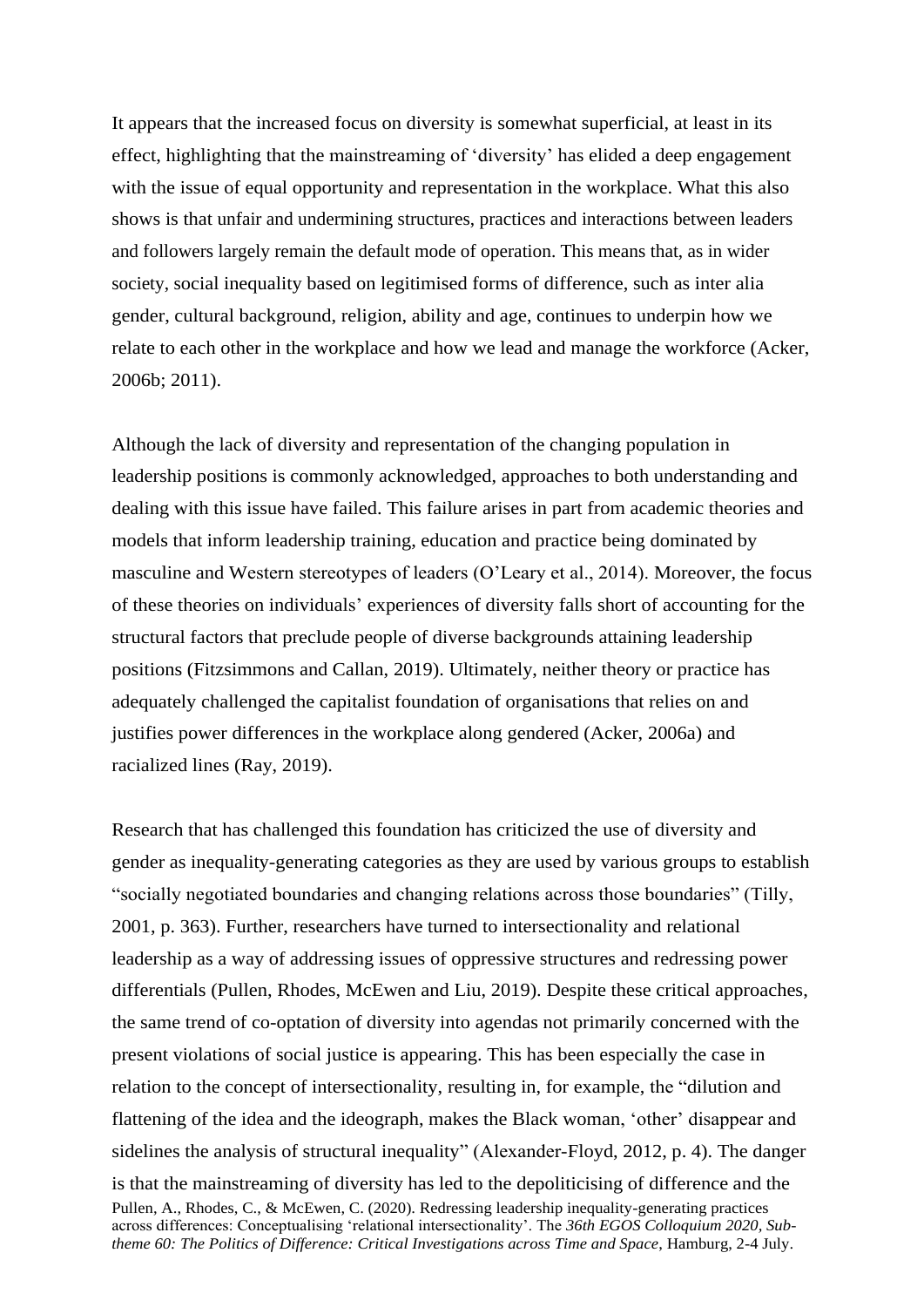neutralising of others (Alexander-Floyd, 2012; Kaasila-Pakanen, 2015). This neutralisation shifts attention away from the oppressive cultural systems, so as to lay the risk and responsibility of overcoming disadvantage on those who experience it (c.f. Piketty, 2013; Rose, 1996; Stoesz, 2017). This devolution of the management of social risk to those communities that experience these risks or those same individuals that experience disadvantage perpetuates, if not increases.

Inequality and discrimination, for example based on gender and race, form one of the most persistent forms of social injustice. This beholds leadership theorists to better understand this situation in order to develop practices that can counter entrenched epistemic racism and sexism and other forms of identity-based injustices. Theories and approaches to leadership that move beyond the normalisation of masculinity and other dominant Western management practices are required to address the complex gendered and cultural realities of workplace interaction, to approach diversity without recourse to simple stereotypes, and to locate leadership in the complex experiential interaction of the multiplicity of differences.

To develop leadership practices and theories that reflect the diverse workforce and go beyond the effective management of people in workplaces, there is a need for robust critique of what is considered the norm in terms of status (e.g. social hierarchies and social constructs of difference), control (e.g. rules, contracts and policies), and opportunity and fairness (e.g. meritocracy and access, participation and income distribution) (Scanlon, 2018). There is also a need for a more politicised approach to leadership. Such a political approach to theorising is a vital ingredient for the pursuit of social justice, freedom and equal opportunity at work, the development of which we contribute to in this paper.

## **Relational intersectionality: Politicising leadership**

Pullen, A., Rhodes, C., & McEwen, C. (2020). Redressing leadership inequality-generating practices across differences: Conceptualising 'relational intersectionality'. The *36th EGOS Colloquium 2020, Subtheme 60: The Politics of Difference: Critical Investigations across Time and Space*, Hamburg, 2-4 July. To examine this nexus between 'leaders' and 'followers' we see great promise in bringing together intersectional theory with relational leadership (cf. Uhl-Bien, M. (2006). Relational and intersectional approaches to studying leadership have been recognised as valuable in challenging issues of inequality in organisations (Trittin & Schoeneborn, 2015). In this paper, the concept of 'relational intersectionality' is proposed as shift away from a concern for individualised identity politics, towards a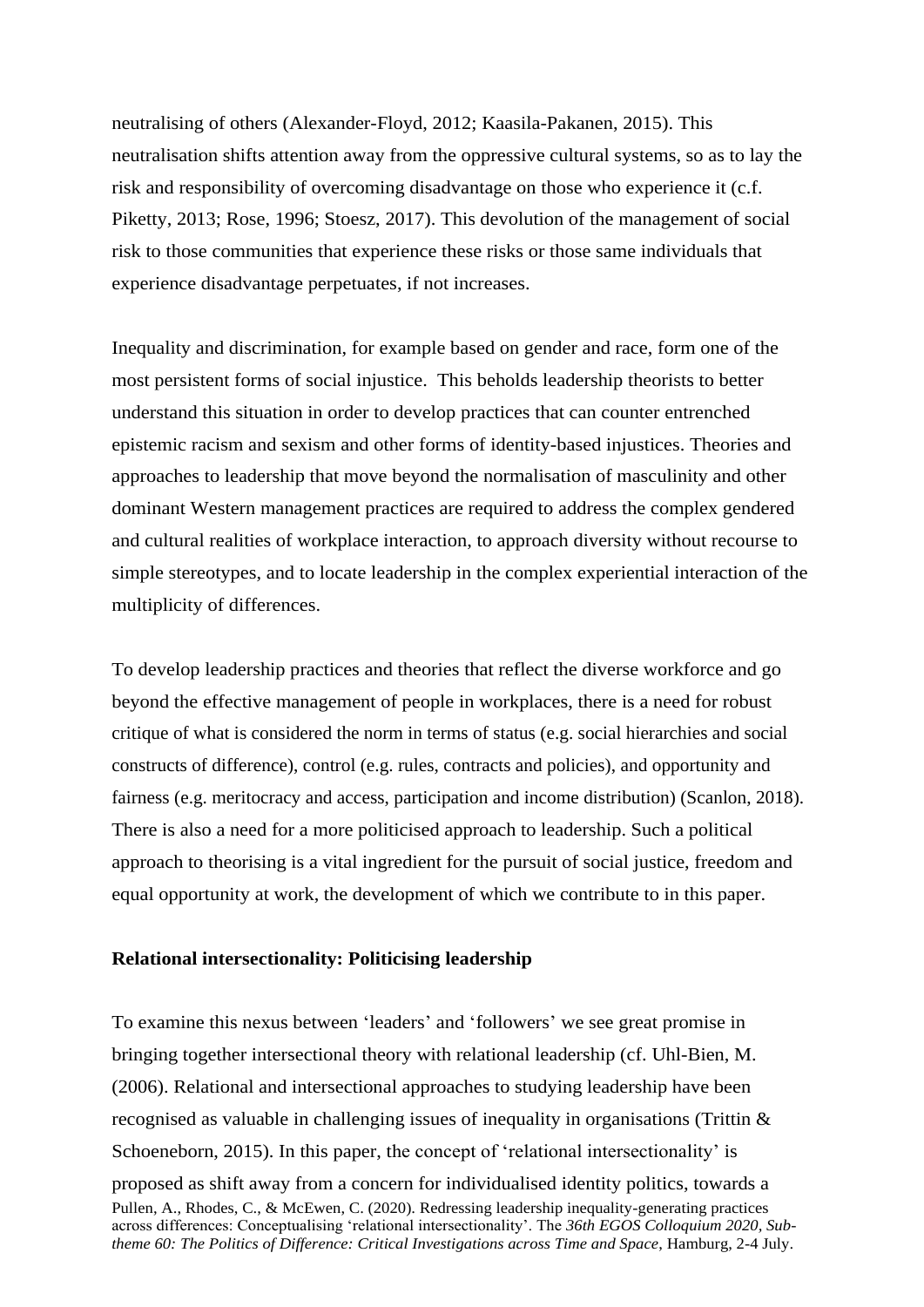focus on how systems and structures come into play in the relational practice of leadership so as to exploit people who embody particular aspects of diversity. Integrating relational leadership and intersectionality into a politically informed theoretical framework enables rigorous analysis of the dynamic, granular processes of interaction between diverse organisational members. This integration in the form of 'relational intersectionality' can serve to examine how leadership emerges through the ongoing and iterative relational processes between people, where these processes are not only interpersonal, but also shaped by the contextually relevant dynamics of power embedded in and between their intersectional identities.

It is important to note that in bringing 'relationality' and 'intersectionality' together, we are not interested in furthering the cross-fertilisation of intersectionality and social identity theory (Powell et al., 2015). With the concept of relational intersectionality, we should be clear that we are not arguing that intersectionality is fluidly defined in the moment of interaction with others, pointing to notions of salience explored by proponents of social identity theory. This would run counter to the idea at the heart of intersectionality: that gender, race and other non-dominant socio-cultural elements linked to various discriminatory systems have a cumulative and non-dividable effect of oppression. Moreover, combining relationality and intersectionality is not simply about examining particular relationships; it is about investigating how we can advance the equality agenda in theory and practice whilst living together in socio-organisational worlds marked by discrimination and inequity.

Developing leadership theory and practice that fully incorporates the possibilities of inclusion and the harsh realities of inequality and oppression requires an approach that attends to the structures that inform complex interactional processes between leaders and other organisational members. Alos required is an ideological shift beyond entrenched stereotypes of what it means to be a 'leader'. Applying 'relational intersectionality' to leadership takes steps towards this. A relational perspective recognises that diversity and intersectionality cannot simply be regarded as a set of identity categories (e.g., female, Black, middle-class, etc.) that are attached to a particular person, as if their very being could be located at the centre of a Venn diagram. Intersectionality is itself socially constructed in the context of embedded relationships, and will manifest across, and not just within, individuals (McCall, 2005; Yuval-Davis, 2006).

Pullen, A., Rhodes, C., & McEwen, C. (2020). Redressing leadership inequality-generating practices across differences: Conceptualising 'relational intersectionality'. The *36th EGOS Colloquium 2020, Subtheme 60: The Politics of Difference: Critical Investigations across Time and Space*, Hamburg, 2-4 July.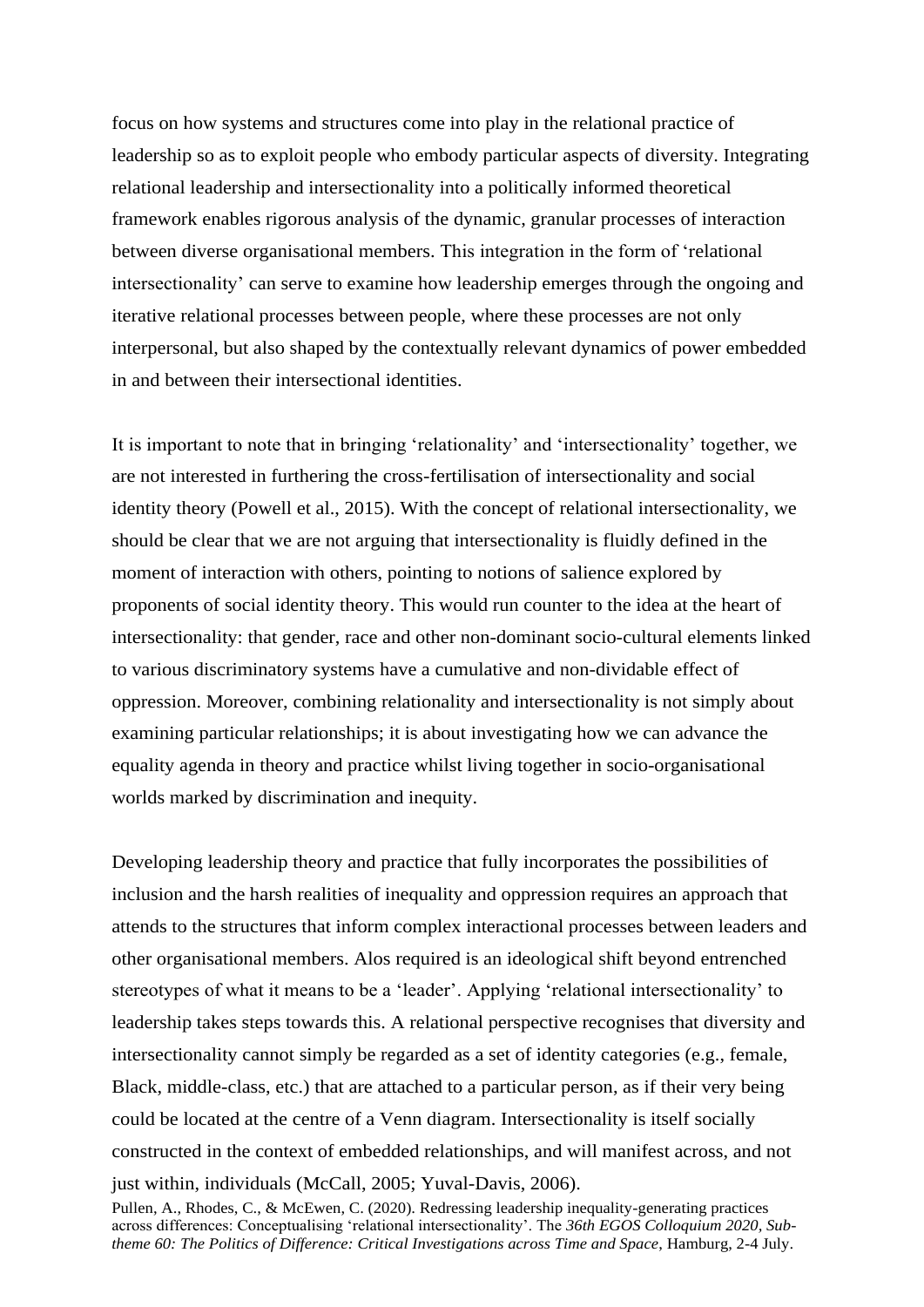In an organisational context, an appreciation of intersectionality is not just as a characteristic of either 'leaders' or 'followers', but as something that becomes manifest in their relationship as it is culturally and socially structured. Furthermore, considering the identity position of only one party in a leadership relationship is simply not adequate to understand potential or actual discrimination. What is required here is an appreciation of how the identities of both parties are negotiated, how their differences interact in specific contexts and situations, and how that interaction embodies the relationship between individual agencies and collective structures. Investigating leadership through relational intersectionality thus enables an appreciation of the ways that leader-follower relations are enacted and can be negotiated across and between multiple axes of difference. Understanding the meanings that organisational members ascribe to these relations can enable an assessment of how relational intersectionality plays out through, and informs the experience of, leadership relations and the inequality regimes they so often reproduce.

Theorising leadership in terms of relational intersectionality also serves to embrace the radical politics surrounding the debates on intersectionality (Pullen, Rhodes, McEwen and Liu, 2019). In this way, we can account for the ways in which the socio-political context of intersectionality is a condition of our ability to connect with others; and make visible people's explicit and latent interests and motivations in engaging or not in these relationships. This, of course, necessitates acknowledging the political character of leadership. Such framing requires not only an epistemology that seeks to know how intersectionality works in favour of some and against the interests of others, but also an ontology that brings into question who we are and the shape of our relationship with others. It is with such an ontological focus that we can imagine real changes where inequality regimes are capable of being transformed by transforming the relationships of the people enacting them.

Topolski's (2015) theorising about 'relationality' provides useful grounds to understand how this can be achieved. Topolski (2015, p.205) defines relationality as a transformative encounter that:

forces us to confront ourselves and calls for a rather difficult reflection

Pullen, A., Rhodes, C., & McEwen, C. (2020). Redressing leadership inequality-generating practices across differences: Conceptualising 'relational intersectionality'. The *36th EGOS Colloquium 2020, Subtheme 60: The Politics of Difference: Critical Investigations across Time and Space*, Hamburg, 2-4 July. upon our narrative identity, the place it creates for alterity, forcing us to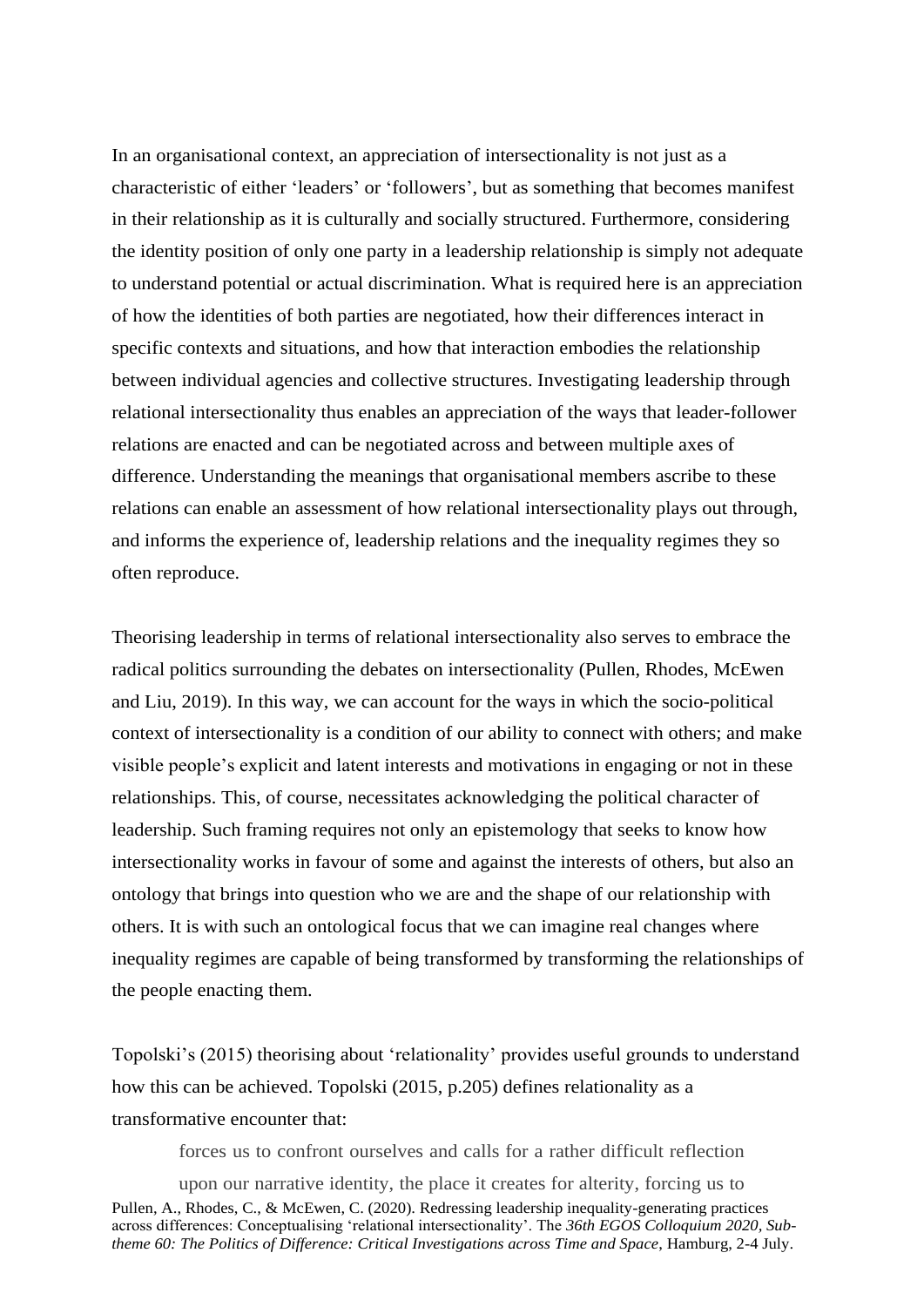question the grounds upon which we fear the other; it can equally create a space, from within, for difference.

Examining leadership in the context of a politics of relationality helps us rethink the terms and practices surrounding inclusion/exclusion, leader/follower, self/other, structure/agency, perpetrators/victims. The politics of relationality provides the means to disrupt systemic institutionalised inequality regimes that mark and write us in particular ways that are too often beyond our control. It challenges us to see leadership as an encounter between people of difference, where we respect and are committed to turning to the other because we are bound to the other. In essence, this calls for the need to be "aware and understand that the relationship to the other is constitutive of the world and the self" (Topoloski, 2015, p.206) and, thus, to take responsibility for our actions or how we relate to others. Politics in this vein promises an affirmative basis for a revitalised solidarity because it requires leadership not only relate to the other, but also to embody the other (Topolski, 2015; Vachhani & Pullen, 2018).

Achieving equality in singular workplaces is only part of the emancipatory struggle given that addressing violations or inequalities at an individual organisational level does not necessarily lead to broader systemic changes. In some instances, an individual focus might have the opposite effect and make particular people appear or feel more isolated, and, in so doing, provide a normative platform for oppressive behaviour in institutions that reinforce patriarchal domination through structural order. Exposing how inequality is located between social and community structures and the agencies of the individuals involved (Boogard & Roggeband, 2010) is necessary. Powerful popular feminist resistance exemplified and fuelled by social movements, such as #MeToo, #ShoutingBack and Black Lives Matter, can be seen as examples of this emerging at this particular historical juncture.

Pullen, A., Rhodes, C., & McEwen, C. (2020). Redressing leadership inequality-generating practices across differences: Conceptualising 'relational intersectionality'. The *36th EGOS Colloquium 2020, Subtheme 60: The Politics of Difference: Critical Investigations across Time and Space*, Hamburg, 2-4 July. For leadership to be a part of redressing and disrupting the mechanisms and processes that render some of us insignificant across axes of difference, our understanding of relational leadership extends beyond that of the relations between two independent people capable of relating in action to each other. Through this engagement, we are required to take responsibility for all our actions in creating a shared practice or 'community'. Relational intersectional leadership accepts that the self-other relations in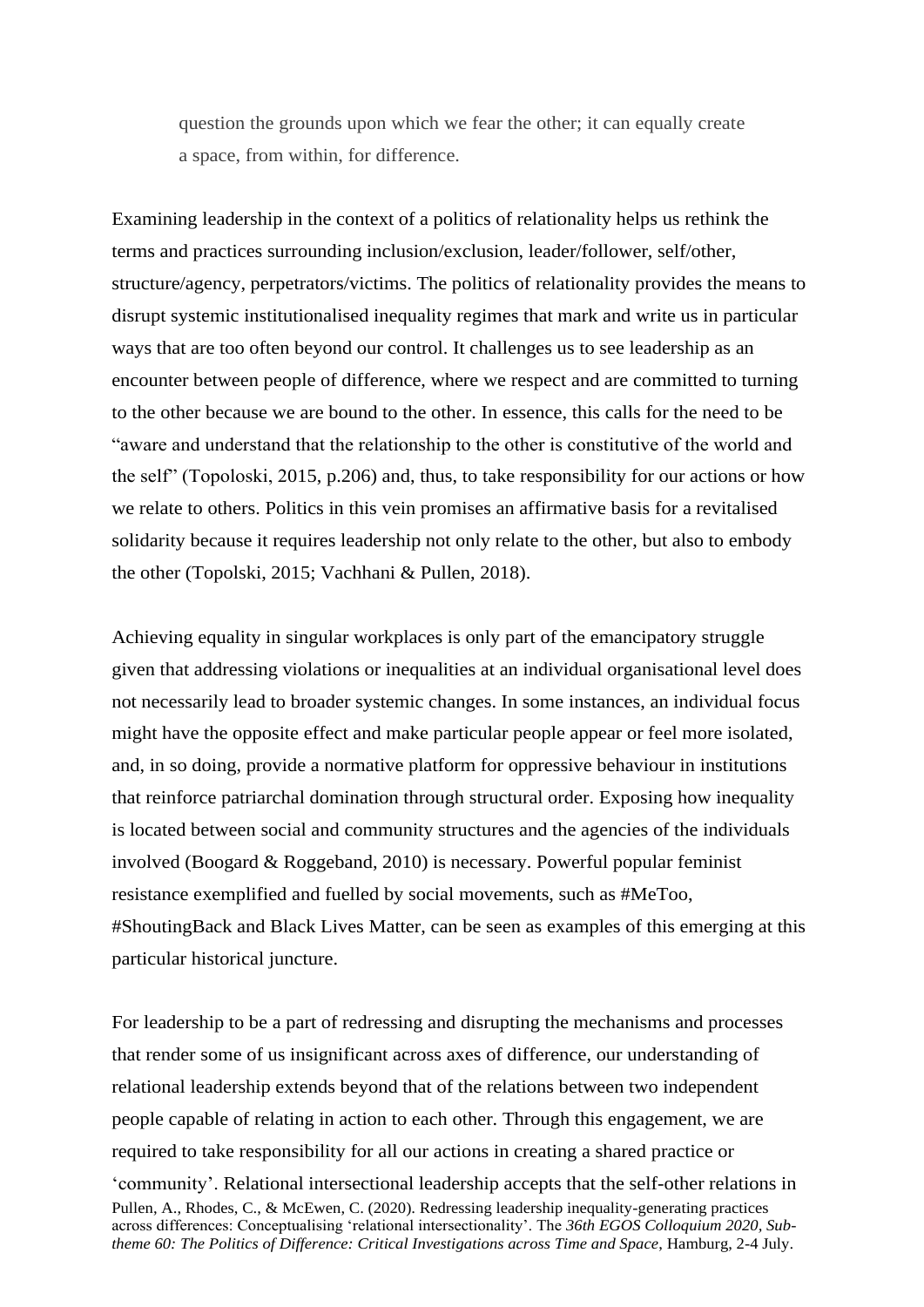leadership are formed through the social and community relations in which individual relationships are located, registering the vibrancy and rigour of the social collective and each of its members. Such politically oriented practice holds the potential to transform dyadic leadership relations characterised by productive and restrictive power-based interactions, into both affirmative and ethically informed relations.

## **Conclusion**

Leadership is a central practice that contributes to institutionalised inequality and, as such, a location where political interventions can be implemented to redress these inequalities. For this reason, critical leadership and critical diversity scholars have been calling for new and innovative ways to conceptualise and practise leadership in an increasingly diverse, multicultural society (Ahonen et al, 2014). Our paper is one response to this call. To disrupt leadership theories and practices associated with middleclass White men, we have proposed the term 'relational intersectionality'. This concept helps us register the complex intersections of difference that shape how leadership practices and organisational structures are developed and enacted to exploit one group of people in favour of another.

Bringing intersectionality together with relational leadership to understand the operation of inequality regimes enables the examination of how specific relationships, and the structures in which they are embedded, are enacted through leadership. Using relational intersectionality as a centre point of leadership theory specifically accounts for, and provide a means to confront, inequality regimes perpetuated by leadership practice. In this context, leadership is conceived in connection with an equality-based organisational politics, by reconsidering how we understand the political character of leadership relations in organisational settings where difference proliferates through relations with others (cf. Tatli & Özbilgin, 2012).

Pullen, A., Rhodes, C., & McEwen, C. (2020). Redressing leadership inequality-generating practices across differences: Conceptualising 'relational intersectionality'. The *36th EGOS Colloquium 2020, Subtheme 60: The Politics of Difference: Critical Investigations across Time and Space*, Hamburg, 2-4 July. The notion of 'relational intersectionality' is no panacea for the intersectional justice perpetuated by leadership as it is both institutionalised and practiced. What it does suggest, however, is that attention be placed on the ways in which structural inequalities emerges in and through relationships, as well as how they can be challenged through those same relationships. Addressing inequality in a manner that acknowledges the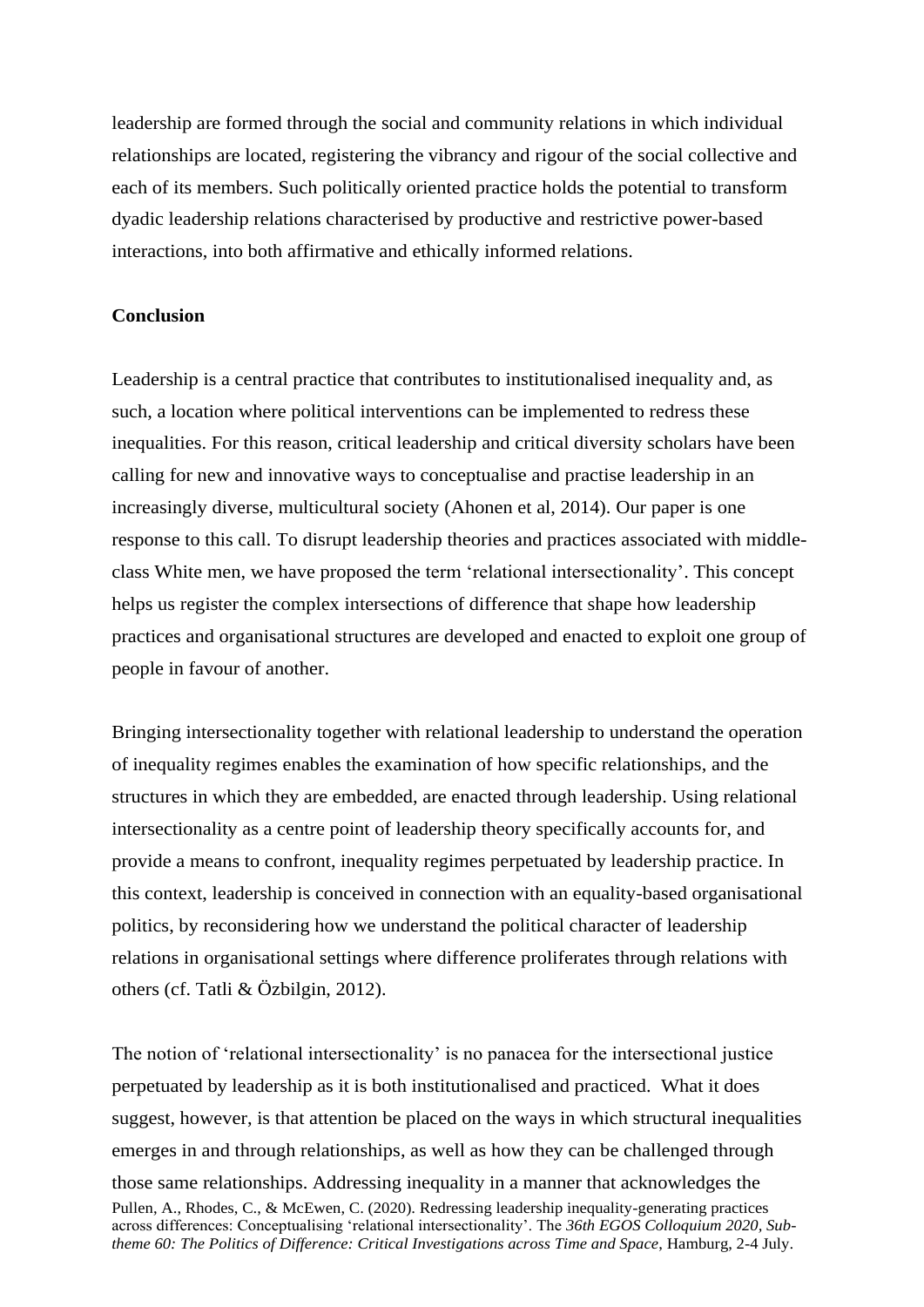complexities of intersectional systems of difference at institutional, interactional and individual levels is needed more than ever, and it is by changing relationships that mediate and perpetuate inequality that change can be brought about. This serves to politicise leadership in a way that enables a revitalised project of solidarity in the fight against inequality.

#### **References**

- Acker, J. (2006a). *Class questions: Feminist answers*. London: Rowman & Littlefield.
- Acker, J. (2006b). Inequality regimes: Gender, class, and race in organizations. *Gender & Society*, *20*(4), 441-464.
- Acker, J. (2011). Theorizing gender, race, and class in organizations. In J. Knights & Y. Martin (Eds.), *Handbook of gender, work, and organization* (pp. 65-80). Sussex: John Wiley & Sons.
- Ahonen, P., Tienari, J., Meriläinen, S., & Pullen, A. (2014). Hidden contexts and invisible power relations: A Foucauldian reading of diversity research. *Human Relations, 67*(3), 263-286.
- Alexander-Floyd, N. G. (2012). Disappearing Acts: Reclaiming Intersectionality in the Social Sciences in a Post—Black Feminist Era. *Feminist Formations, 24*(1), Spring, 1-25.
- Boogaard, B., & Roggeband, C. (2010). Paradoxes of intersectionality: Theorizing inequality in the Dutch police force through structure and agency. *Organization, 17*(1), 53-75.
- Cook, A., & Glass, C. (2014). Above the glass ceiling: When are women and racial/ethnic minorities promoted to CEO? *Strategic Management Journal, 35*(7), 1080-1089.
- Fitzsimmons, T. W., & Callan, V. J. (2019). The diversity gap in leadership: What are we missing in current theorizing? *The Leadership Quarterly*, 101347.
- Kaasila-Pakanen, A.L., (2015). A Postcolonial Deconstruction of Diversity Management and Multiculturalism. *The Oxford Handbook of Diversity in Organizations*, p.175.
- McCall, L. (2005). The complexity of intersectionality. *Signs: Journal of Women in Culture and Society, 30*(3), 1771-1800.
- O'Leary, J., Russell, G. & Tilly, J. (2014). *Building inclusion: An evidence-based model for inclusive leadership*. Sydney: Diversity Council Australia.
- Piketty, T. (2013*). Le capital au XXIe siècle*. Paris: Le Seuil.
- Powell, G., Jayasinghe, L., & Taksa, L. (2015). Intersectionality, social identity theory, and explorations of hybridity: A critical review of diverse approaches to diversity. In R.